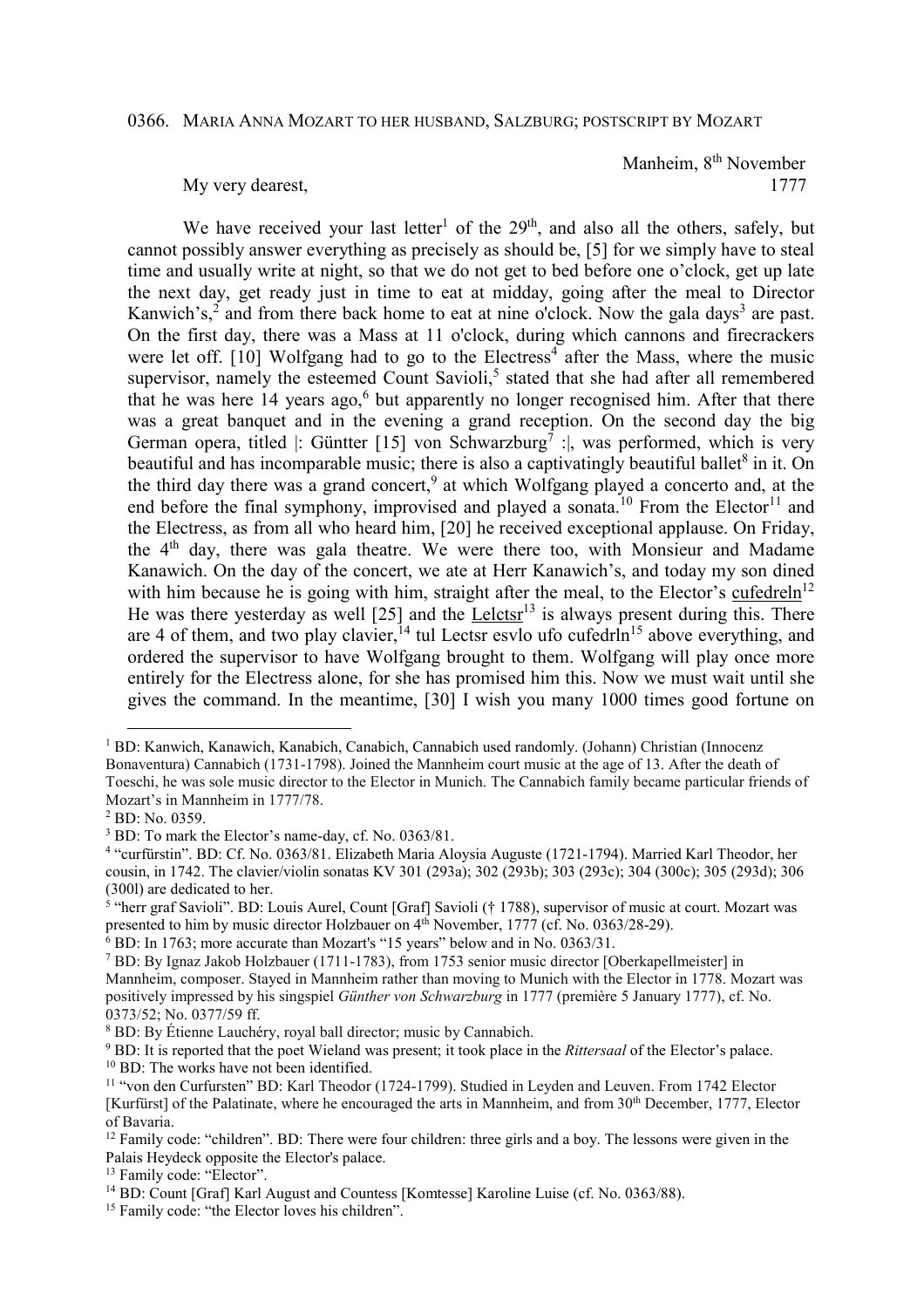your coming name-day,<sup>16</sup> my dear husband, that you may experience, in constant health, everything that is beneficial to you in soul and body; above all, I would wish to be with you to congratulate you in person, but since it is not possible at this moment, we will drink a good Rhine wine |: of which we would wish from our hearts that you had one :| to your health [35] and always think about you, with the most pleasant hope, if God will, that we will see each other again and remain together. I send my greetings to Nannerl and ask whether her maiden cousin<sup>17</sup> has already sent her the silk,<sup>18</sup> for she promised me she would get it to her at once. The esteemed Baron Schaffman and Herr Dehl<sup>19</sup> came to us yesterday morning and visited us, [40] today they set off on their way to Wezlar.

## MOZART'S POSTSCRIPT:

This morning, at Herr Kanabich's, I wrote the rondeau<sup>20</sup> for the sonata for his Mad:<sup>selle</sup> daughter;<sup>21</sup> consequently, they did not let me away again. The Elector, she, and the whole court, is very satisfied with me. During the concert,<sup>22</sup> every second time that I played, the Elector and she came right up beside me at the clavier. After the concert, Canabich arranged for me to speak to the court. I kissed the Elector's hand. He said, It is now, I believe, [45] 15 years since he was last here. Yes, Your Highness, 15 years that I have been without this favour.  $-$  He plays incomparably. The Princess<sup>23</sup> said to me as I kissed her hand: *Monsieur, je vous assure, on ne peut pas* [50] *jouer mieux*. 24

Yesterday, I was with Cannabich at the place<sup>25</sup> of which Mama has already written. There I spoke to the Elector like a good friend. He is a very gracious and good ruler. He said to me, I have heard he has written an opera in Munich.<sup>26</sup> Yes, Your Highness.<sup>27</sup> I commend myself to Your Highness' supreme graciousness,  $28$  [55] my greatest wish would be to write an opera here. I ask that I should not be entirely forgotten. I can, praise and thanks be to God, also speak German,<sup>29</sup> and I grinned. That could easily happen. He has a osn, and turll dmhgutlro, the ledlot and the yshng Cshnt<sup>30</sup> play clavier. The Elector asked me entirely confidentially about everything concerning his cufedlen<sup>31</sup>. I spoke quite honestly,  $[60]$  yet without being contemptuous of the tlmculr<sup>32</sup>. Kanabich was also of my opinion. As he went, he expressed very courteous thanks to me. Today, after the meal,

 $\overline{a}$ 

<sup>&</sup>lt;sup>16</sup> BD: 15<sup>th</sup> November.

<sup>&</sup>lt;sup>17</sup> "Jungfer bas". BD: Mozart's cousin Maria Anna Thekla Mozart (1758-1841), known in the letters as the "Bäsle" ["little cousin"], cf. No. 0358.

 $18$  BD: A running topic in recent letters: cf. Nos. 0354/107 f.; 0365/19.

<sup>19</sup> " herr Paron Schaffman und herr dehl". BD: Schaffmann; Döhl. Cf. No. 0359/120. Balthasar Schaffmann von Hämerles und Khanorowicz (\* c. 1753). Attended the school for pages in Salzburg ("Edelknaben") 1764-1777. He died on the journey to Wetzlar. / Johann Baptist Döll, cf. No. 0552/5. He and Schaffmann visited Mozart and his mother in Mannheim on their journey to Wetzlar.

<sup>20</sup> BD: The last movement of KV 309 (284b), written for Cannabich's daughter; cf. No. 0363/14, 17.

<sup>21</sup> BD: Rosina Theresia Petronella (\* 1764), known as Rosa, daughter of Christian Cannabich. In 1777 she received keyboard lessons from Mozart.

 $22$  BD: On  $6<sup>th</sup>$  November, 1777; cf. line 17.

<sup>&</sup>lt;sup>23</sup> BD: Cf. No. 0363/88: Komtesse Karoline Luise (\* 1768), one of four illegitimate children of Elector [Kurfürst] Karl Theodor by a ballet dancer.

 $24 =$  "Monsieur, I assure you, it is not possible for anyone to play better".

<sup>&</sup>lt;sup>25</sup> BD: Cf. note on line 24.

<sup>26</sup> BD: *La finta giardiniera* KV 196.

<sup>27</sup> "Eüer Durchleücht".

<sup>28</sup> "Eüer Durchl: zu höchstengnad".

<sup>29</sup> BD: Cf. Nos. 0362/129-130; 0365/23-24.

 $30$  Family code: "a son and three daughters, the eldest  $[=$  Karoline Luise] and the young Count".

<sup>&</sup>lt;sup>31</sup> Family code: "children".

<sup>&</sup>lt;sup>32</sup> Family code: "teacher".